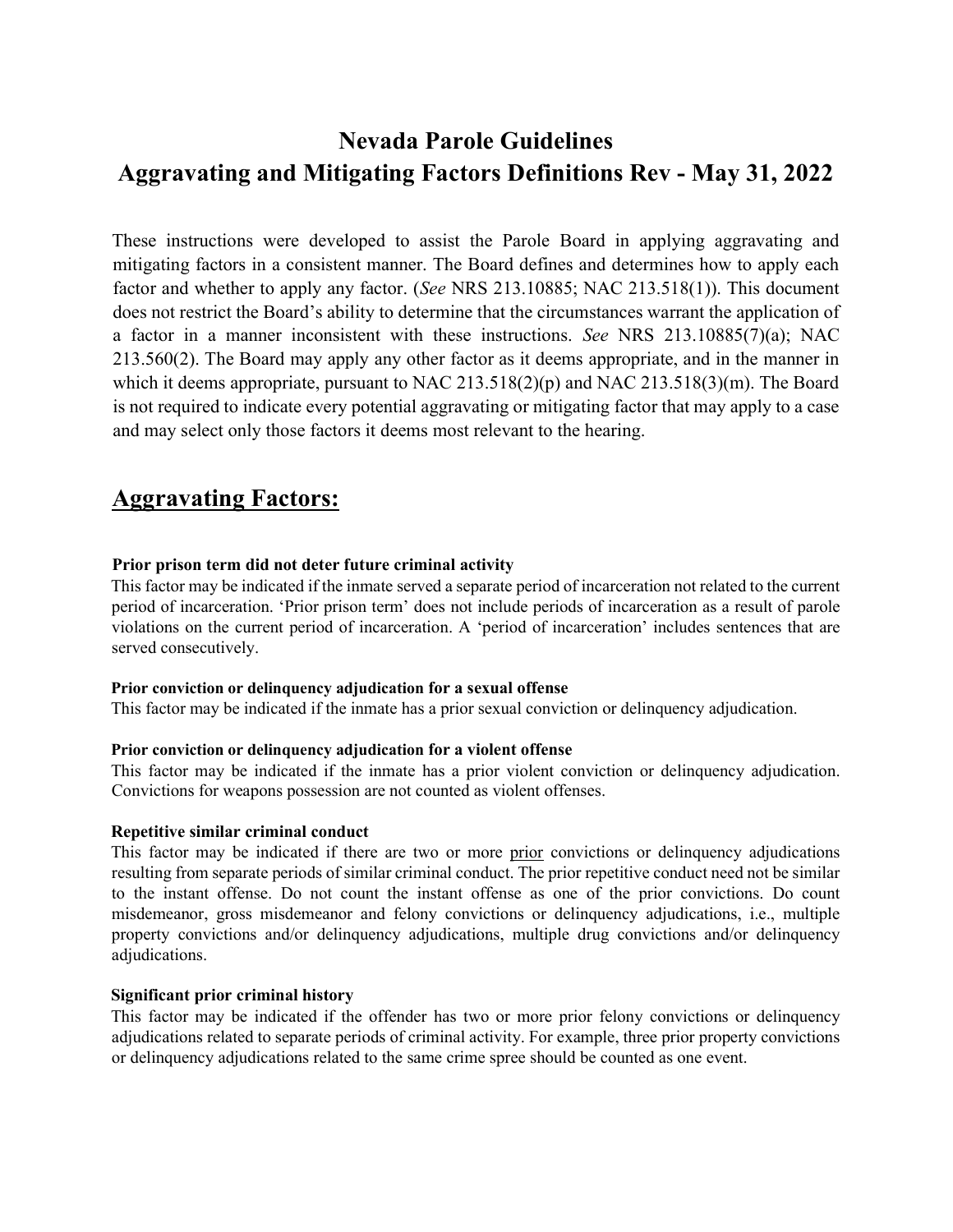#### Disruptive institutional behavior

This factor may be indicated if the inmate has engaged in disruptive institutional behavior within 36 months of the hearing month. Examples include, but are not limited to:

- Aggravated Escape
- Use of Weapon in Custody
- Propelling
- Rioting
- Assault or Battery

#### NRS 213.1214 assessment results in a high risk to reoffend sexually

This factor may be indicated if the inmate was assessed pursuant to NRS 213.1214 and the risk result is above an average risk to reoffend sexually.

#### Multiple prior parole or probation revocations

This factor may be indicated if the inmate has a cumulative history of three or more parole or probation revocations (felony or gross misdemeanor), or revocations of delinquency adjudications that result in recommitment. Do not consider misdemeanor revocations. Also, do not count when a deferred sentence or diversion term is rescinded as a revocation. Revocations that occur on the same date for multiple concurrent convictions should only be counted as one instance.

#### Nature of criminal record is increasingly more serious

This factor may be indicated if criminal conduct of the person has escalated over time to include violence toward victims or others, or the scale of criminal activity has increased over time. This factor is used as a possible indicator of serious activity in the future. Crimes that carry a mandatory felony term (i.e. 3<sup>rd</sup> DUI or 3rd Domestic Violence/Battery) should not be counted as increasingly more serious.

#### Crime was targeted against a child, or person of greater vulnerability, because of age or disability

This factor may be indicated if the age of the victim was under 18 years old or over age 65, or if the PSI indicates that the victim suffered from a mental or physical disability prior to the crime. This factor may be used when the age of the victim is stated in the PSI even if the actual conviction does not take into consideration the age of the victim.

#### Impact on the community and each victim of the crime

This factor may be indicated if the offense caused the death or disability to a person, or if a victim was threatened, assaulted, or injured whether deliberately or accidentally. Indicate this factor if the financial loss to a victim was substantial. Indicate this factor if the crime significantly impacted the community. Do not include this factor when only considering any enhancements.

#### The extreme or abnormal aspects of the crime for which parole is being considered

This factor may be indicated when the details indicate that the crime was conducted in such a manner that shows sophistication in planning or carrying out an offense. This factor may also be indicated when the nature of the conduct is shocking to the community in such a way as to cause significant public outrage and contempt toward the offender. Examples may include but are not limited to: Mutilation or abuse of a corpse following a murder; serial murder; serial sexual assault or numerous victims of a sex offender; or the torture of a person or animal.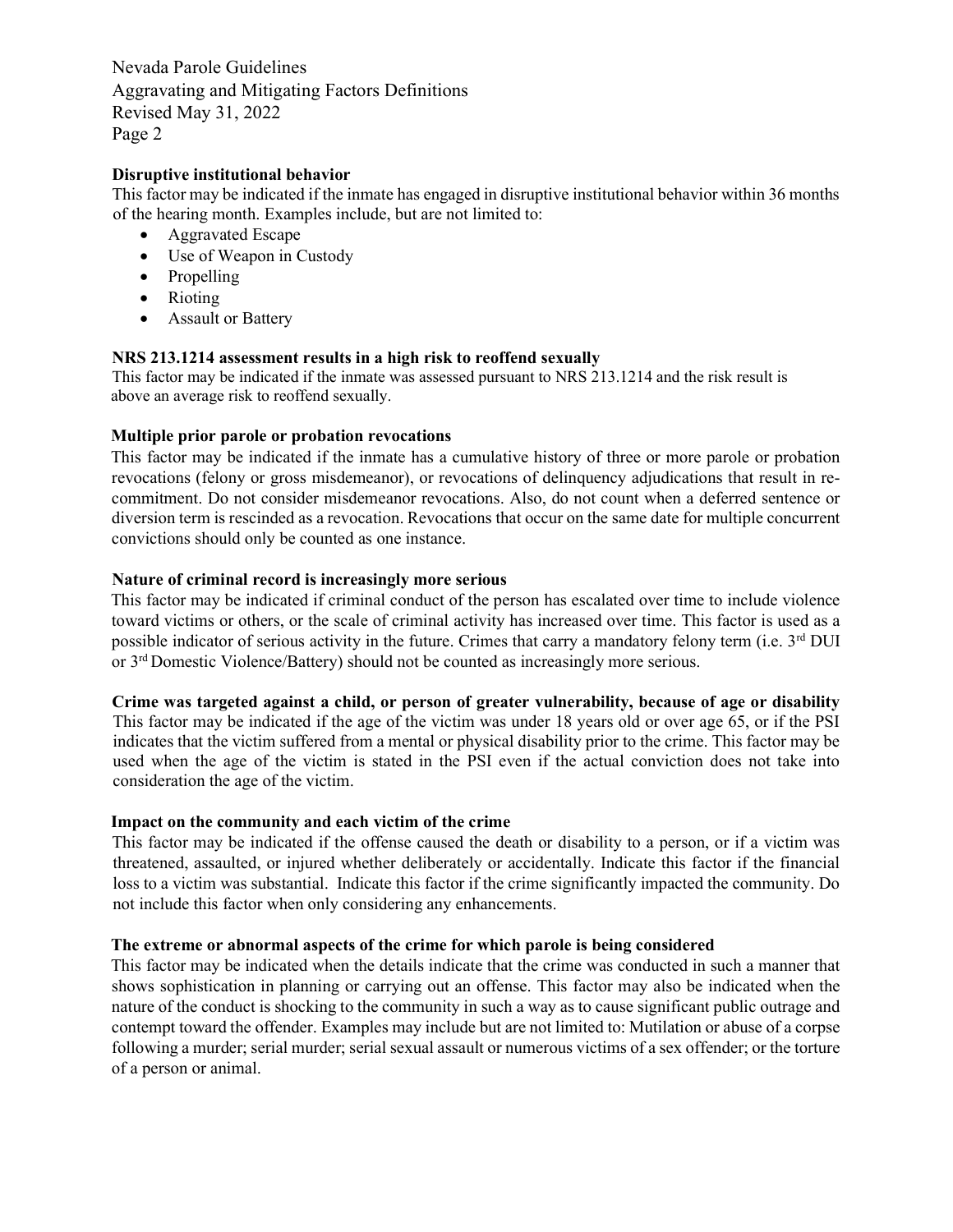#### Refused to participate in or was terminated for cause from treatment

This factor may be indicated if there is evidence that the inmate refused to participate in appropriate treatment or was terminated for cause from treatment. Termination from treatment due to medical issues, housing change or determination by a counselor that the treatment was not necessary or not appropriate is not considered cause.

#### Removal from a correctional program for reentry or program of work release on current period of incarceration

This factor may be indicated if the inmate has been released to a community supervision program such as the 305, 184 or 317 program, Casa Grande/Northern Nevada Transitional Housing, and has been returned to custody because of program failure. Consider the current period of incarceration only. A program failure should not include a removal for reasons other than those caused by acts or omissions of the inmate that occurred during the program participation (i.e., the inmate is removed from participation because a new sentence is imposed for prior criminal activity which changed the inmate's eligibility for participation).

#### Commission of a crime while incarcerated, on bail, on escape status, eluding, or while under parole or probation supervision

This factor may be indicated if the inmate has ever been convicted of a crime while incarcerated, on bail, on escape status, or while under gross misdemeanor or felony probation, or felony parole. This factor may be indicated if the inmate eluded or attempted to elude capture during a prior or current offense. Count misdemeanors, gross misdemeanors, and felony convictions or delinquency adjudications.

#### Housed in disciplinary segregation within 24 months of the parole hearing

This factor may be indicated if the inmate has been housed in disciplinary segregation for any period of time during the 24 months prior to the month the hearing will take place.

## Mitigating Factors:

#### No prior or minimal history of criminal convictions or delinquency adjudications

This factor may be indicated if the offender has no prior gross misdemeanor or felony convictions, no misdemeanor convictions or delinquency adjudications for indecent exposure or violence, and no more than three prior non-violent misdemeanor convictions or delinquency adjudications. Failure to appear, civil protective custody and traffic offenses are excluded. Do not include felony convictions on the current period of incarceration.

#### Infraction free, and not in disciplinary segregation, for 24 months or more prior to the hearing month

This factor may be indicated if the inmate has been infraction free within the last 24 months from the hearing month and has not been housed in disciplinary segregation during that time.

#### Participation in programs specific to addressing the behavior that led to their incarceration

This factor may be indicated if the report or documentation provided by the NDOC indicates that the inmate has successfully participated (or is currently participating) in a program that specifically addresses behaviors that led to incarceration. For example, an inmate serving a sentence for a drug related crime who has participated in a DOC certified substance abuse program, or a sex offender who has received specific sex-offender therapy. If an inmate has been returned to NDOC custody due to a parole revocation, do not consider any programming completed prior to the last grant of parole. Only consider new programming completed upon return to custody on a parole revocation. This factor may be used even if program completion does not qualify to reduce points per the risk assessment rules.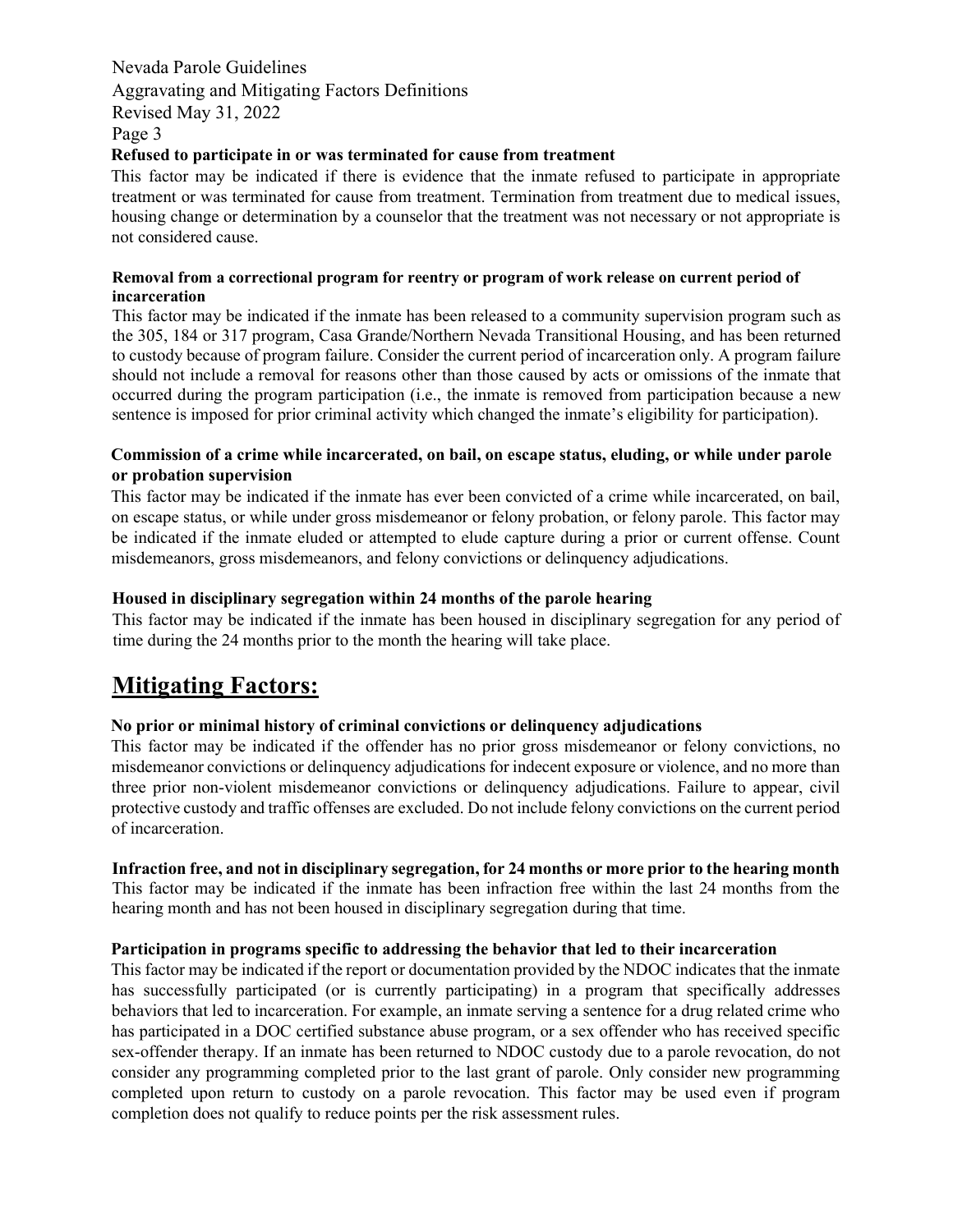#### Positive adjustment to a correctional program for reentry or program of work release on current period of incarceration

This factor may be indicated if reports from the NDOC or the Division indicate that the person being considered for parole is adjusting favorably to a community supervision program such as the 305, 184, or 317 programs; Casa Grande/Northern Nevada Transitional Housing; work release program; or position as a community trustee.

#### Previous successful completion of parole or probation supervision other than summary or courtbased supervision

This factor may be indicated if the inmate has successfully completed (honorable discharge only) a period of parole or probation (other than summary or court-based supervision). If the type of discharge is not indicated or indeterminable, this factor may be indicated unless there is evidence of criminal conduct during the period of supervision.

#### Stable release plans

This factor may be indicated if there is documentation indicating that the inmate has a job opportunity as well as a place to reside. Transition through a residential treatment program counts as a stable release plan, if the inmate has provided proof of having been accepted by said program. A panel member may award this mitigator at a hearing should it be determined that both employment and residence are substantiated.

#### Detainer is lodged by another jurisdiction

This factor may be indicated if the inmate has a detainer from another jurisdiction that would cause the continued detention or possible deportation of the inmate in the event parole was granted.

#### Pending a consecutive sentence

This factor may be indicated if the inmate has a consecutive sentence to serve.

#### Community or family support

This factor may be indicated if the progress report or other documentation indicate community support, such as family, church, friends, etc. This factor may also be indicated if there is no documentation, but supporters attend the parole hearing.

#### The instant offense involved lesser involvement than co-offenders

This factor may be indicated if there are co-offenders who received similar penalties, and the involvement of the inmate being considered for parole was markedly less than that of the co-offenders. An example is a person who acts as the driver of a get-away vehicle for a botched burglary which results in the murder of the victim. Although the driver in this example did not participate in the actual killing of the victim, Nevada's felony murder rule could result in the driver being convicted of  $1<sup>st</sup>$  Degree Murder.

#### NRS 213.1214 assessment results in a low risk to reoffend sexually

This factor may be indicated if the inmate was assessed pursuant to NRS 213.1214 and the risk result is below an average risk to reoffend sexually.

#### Consistent in managing their mental illness as recommended by professionals if the mental illness may be a contributing factor to criminal behavior

This factor may be indicated when applicable, when there is evidence that the offender has been consistent in properly managing their mental illness.